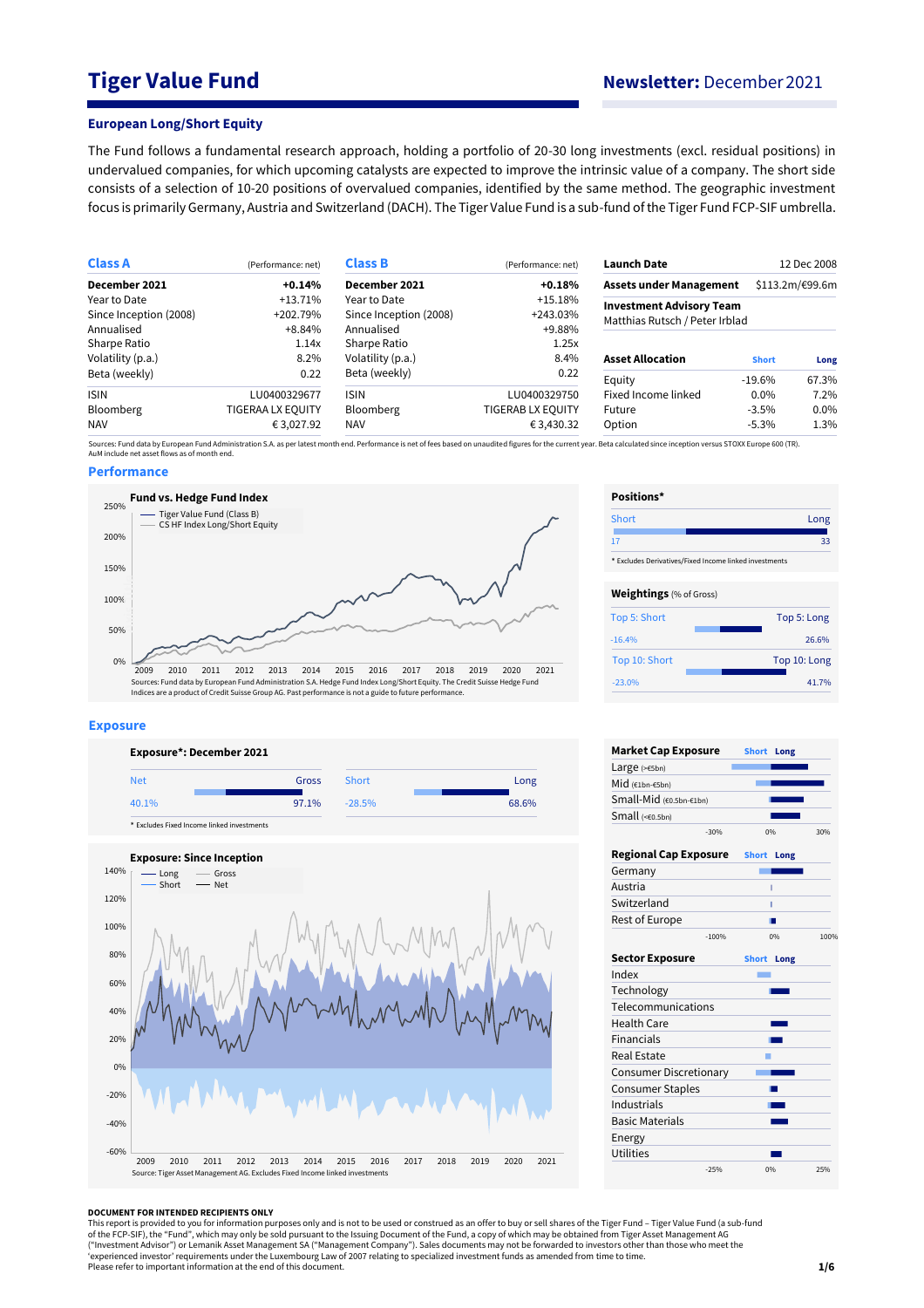# **Commentary: Review 2021 – best year for single shorts since inception**

In 2021 the Tiger Value Fund ("TVF") performed +13.71% (class A), +15.18% (class B) and +14.44% (class U)resulting in one of our best years since inception and **outperforming** most of our **Hedge Fund peers, as well as** most **European equity indices on a risk adjusted basis** (6.83% volatility and **2.35x Sharpe Ratio** for class B in 2021). The Eurekahedge UCITS Europe Long/Short Hedge Fund Index<sup>1</sup> was up +6.14% in the year 2021 and at the most recent November update the CS Hedge Fund Long/Short Equity Index was only up +4.55% year-to-date. We achieved our 2021 performance with a fairly low average **net equity exposure** of **34.59%**, which is in-line with our **13 year-average**. Also, we had an **outstanding single short book** which **attributed 6.32%<sup>2</sup>** to our 2021 performance and resulted in very limited drawdowns in 2021. Only August and November were slightly down with -0.13% and -0.74% (class B) respectively.

Over the last 13 years the TVF has built a strong risk-adjusted track record with an outperformance of its peers which was achieved with a low average gross and net exposure of only 82.16% and 35.32% respectively. The TVF share class B has produced a compound average net return of 9.88% p.a. and has **outperformed** its **peers such as the CS Hedge Fund Long/Short Equity Index<sup>3</sup> by 150%** (on average 4.78%-points per year) **since its inception in December 2008**. We have received several Hedge Fund Award nominations such as EuroHedge Awards for 2020 and 2021 in various categories as well as an Award for the DACH region. Our continuous outperformance is mainly due to our investment approach with the 10-point scoring system, our 20 years of capital market experience and our extensive network in our investment universe, which is a big advantage over Anglo-Saxon competitors for idea generation and analysis.

# **Performance Attributions**

In the year 2021 we had our best attributions in particular in H1 from companies who profited from inflation such as Klöckner & Co (steel trader; +349bp attribution; up +69% to peak in June), K+S (potash and salt producer, +138bp, up +95% ytd), Salzgitter (steel production & trading/ copper smelter; +86bp; +45% ytd), SGL Carbon (carbon and graphite materials, +82bp, up +203% to peak in August) and Heidelberger Druck (printing machinery, +70bp, +232% ytd).

In H2 2021 we profited from CTP NV (real estate logistics/parcels; +145bp; up +55% to peak in September), EnergieKontor (renewables; +142bp; up +45% to peak in November), IBU-TEC (battery materials; +135bp; +54% ytd) and GK Software (retail software; +114bp; up +72% to peak in September), Aurelius (private equity, +107bp, up +78% to peak in November). While we booked significant profits on many of our key attributors in 2021, we will monitor closely, if and when we may re-build positions in our previous winners again.

On the negative side our top two detractors were Zeal Network (-109bp, -14% ytd) and Ceconomy (-148bp, -33% ytd). While Zeal suffered from a very weak jackpot situation and a delay of its instant win game license due to slow German authorities, Ceconomy financials were burdened from lockdowns in 2021. We see significant upside potential for both stocks in 2022.

In 2021, we had several outstanding single shorts. Our top six short attributors (+ 590bp attribution) include a real estate company with very liberal accounting and business practices overstating its NAV and three technology stocks with very liberal accounting practices overstating their profits and poor corporate governance. The share prices of these single shorts plummeted between -36% to -79% in 2021 afterthe negative news became public. In addition, we had a key short in the travel sector which needed a significant capital increase, and we successfully shorted a cash burning logistics platform. As a result, the net attribution of +632bp from our single shorts was outstanding and we achieved this with a quite low average single short book exposure of only -15.9%. Considering the overall rising equity markets, we are quite satisfied with our single short ideas. On the negative side, our index hedges (crash protection) burdened our performance by -274 bp due to the rising equity markets. In December we rolled over our December DAX Put Option hedges and we currently hold 300 March DAX Puts with exercise prices between 14k and 15.1k. Also, we added 100 MDAX Mini Future hedges.

This report is provided to you for information purposes only and is not to be used or construed as an offer to buy or sell shares of the Tiger Fund – Tiger Value Fund (a sub-fund of the FCP-SIF), the "Fund", which may only be sold pursuant to the Issuing Document of the Fund, a copy of which may be obtained from Tiger Asset Management AG ("Investment Advisor") or Lemanik Asset Management SA ("Management Company"). Sales documents may not be forwarded to investors other than those who meet the 'experienced investor' requirements under the Luxembourg Law of 2007 relating to specialized investment funds as amended from time to time. Please refer to important information at the end of this document.

<sup>&</sup>lt;u>te Fund Index | Eurekahedge</u> (latest update as of 7<sup>th</sup> Jan 2022)

<sup>&</sup>lt;sup>2</sup> Excluding Sixt spread trade which burdened the short book by 188bp

<sup>&</sup>lt;sup>3</sup> Euro Broad index - <https://lab.credit-suisse.com/#/en/index/HEDG/HEDG/performance>

**DOCUMENT FOR INTENDED RECIPIENTS ONLY**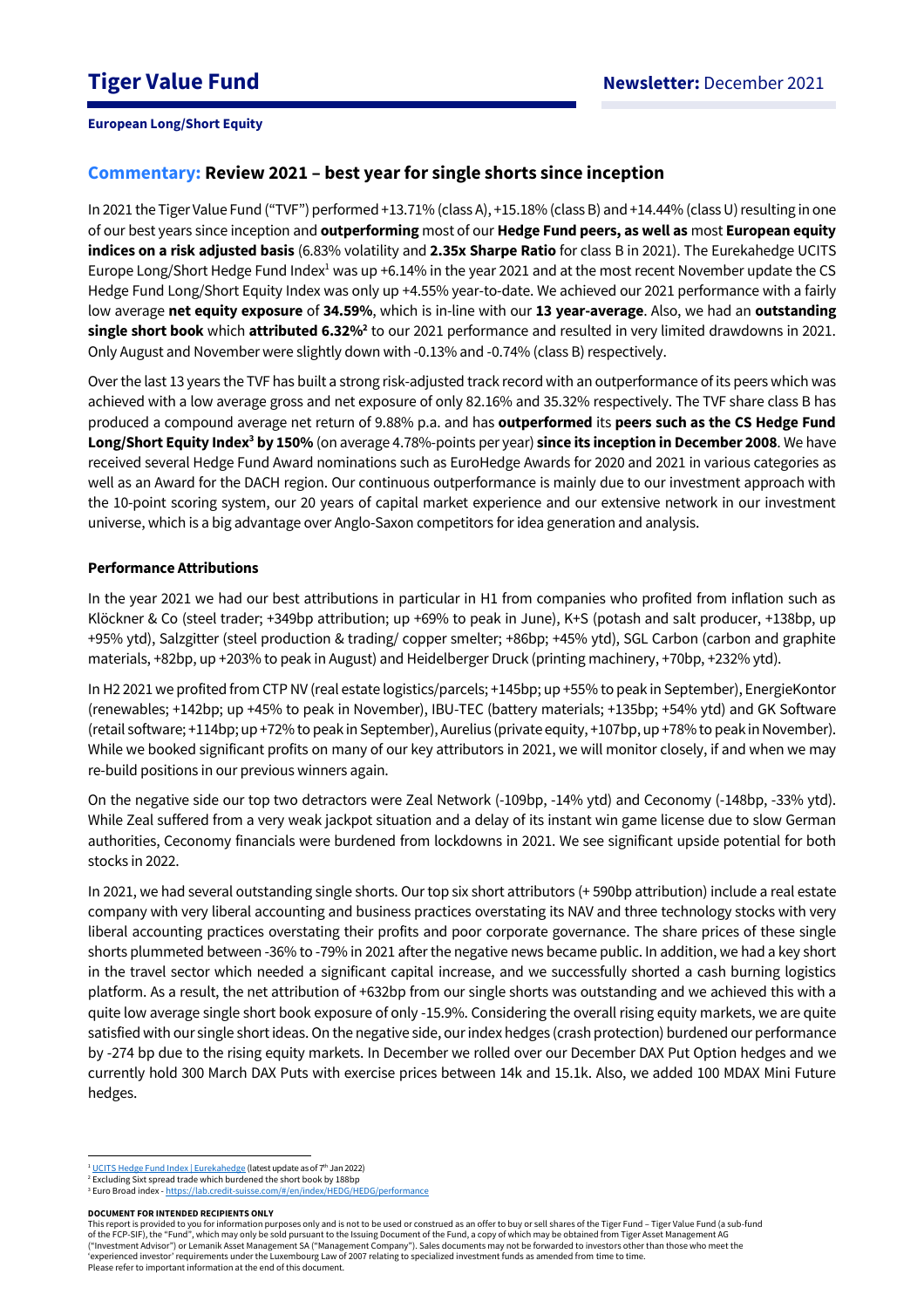# **Fund Assets**

In 2021 the assets of the Tiger Value Fund increased by EUR 24.8m from EUR 74.8m to EUR 99.6m (+33%) as of 31 December 2021, thereof EUR +20.2m asset inflow, EUR -7.5m outflow mainly in H1 and EUR +12.1m performance related.

# **Outlook: The beginning of the end of the pandemic?**

2021 was another extraordinary year. Despite headwinds from rampant inflation, supply constraints and pandemic related mobility restrictions, global GDP is estimates to have grown +5.8%, more than offsetting the -3.1% decline in 2020. In the Eurozone however, with an estimated +5.1% growth in 2021, GDP did not surpass the decline in 2020 (-6.4%). With continued ZIRP/NIRP, QE and extremely expansionary fiscal policies, the stock market delivered one of its strongest years in recent history with the Stoxx Europe 600 gaining +24.9%, the DAX +15.8% and the S&P500 Total Return +28.7%.

In terms of sector performance (based on Stoxx Europe 600), the best performing sectors in 2021 were Banks (+34%), Technology (+34%), Media (+32%) and Construction & Materials (+31%). The worst performing sectors were Travel & Leisure (+4%), Utilities (+5%), Telecom (+12%) and Retail (+12%). Clearly investors favoured sectors benefitting from higher inflation and shunned sectors impacted by the ongoing pandemic and higher inflation/interest rates. Technology was the exception performing very strongly despite higher interest rates.

While equities performed strongly, the best performing asset class of 2021 was energy commodities, especially in Europe where poor wind conditions and low natural gas inventories drove prices significantly higher. The European Natural gas price increased by +243% and the German 1y forward electricity price by +318%. This was also helped by a +146% gain in the EUA CO2 certificate further driving up the cost of producing from CO2 emitting energy like coal and gas.

In 2021, Eurozone inflation rose to its highest level ever since the euro was created with +5.0% y/y (December) compared with -0.3% in 2020. This caused a spike in interest rates with the 10-year German bund rising +39bp to -0.18%. In the US inflation rose even sharper to +6.8% y/y (November) resulting in an even steeper rise in yields with the 10-year US bond increasing +60bp to 1.51%.

2021 also ended with another spike in COVID-19 infections after a new more contagious variant was discovered (Omicron). After an initial sell off at the end of November, equity markets recovered most, if not all losses in December, after scientific data suggested that Omicron led to fewer hospitalisations than previous variants and travel restrictions were lifted. The rapid decline in new infections in South Africa also raised hopes that this latest wave would be over quickly. Moreover, data suggests that Omicron has largely replaced the more dangerous Delta variant which could mark the beginning of the end of the pandemic.

We believe that 2022 should see a gradual return to normality (albeit a new normal) after the latest Omicron wave fades out towards early spring. Nevertheless, inflation and supply constraints are likely to persist longer causing problems and margin pressure for many companies.

In addition, monetary stimulus will be significantly withdrawn in 2022. The Federal Reserve is ending QE in March 2022 (from \$120bn per month until recently) and expected to raise the federal funds rate three times in 2022. In Europe, the ECB is expected to end its PEPP in March 2022 (around €80bn monthly) reducing its overall bond purchase program to €40bn (only APP) in Q2 from around €100bn currently (APP and PEPP) and then gradually to €30bn in Q3 and €20bn in Q4. In aggregate, US and European central bank bond purchases will go from around €200bn per month to potentially zero by the end of 2022, this will be a drag on liquidity and a headwind for equities in 2022.

Moreover, many equities indices trade near all-time highs and in particular most growth/technology stocks trade at inflated multiples which implies poor risk/reward for growth stocks. At the same time many stocks trade at multiyear lows (e.g. Bayer, Fresenius Medical, TeamViewer etc.) which implies very attractive risk/reward ratios for value investments. In this divergent market environment, stock selection is more important than ever and very attractive for our long/short equity strategy.

#### **DOCUMENT FOR INTENDED RECIPIENTS ONLY**

This report is provided to you for information purposes only and is not to be used or construed as an offer to buy or sell shares of the Tiger Fund – Tiger Value Fund (a sub-fund of the FCP-SIF), the "Fund", which may only be sold pursuant to the Issuing Document of the Fund, a copy of which may be obtained from Tiger Asset Management AG ("Investment Advisor") or Lemanik Asset Management SA ("Management Company"). Sales documents may not be forwarded to investors other than those who meet the 'experienced investor' requirements under the Luxembourg Law of 2007 relating to specialized investment funds as amended from time to time. Please refer to important information at the end of this document.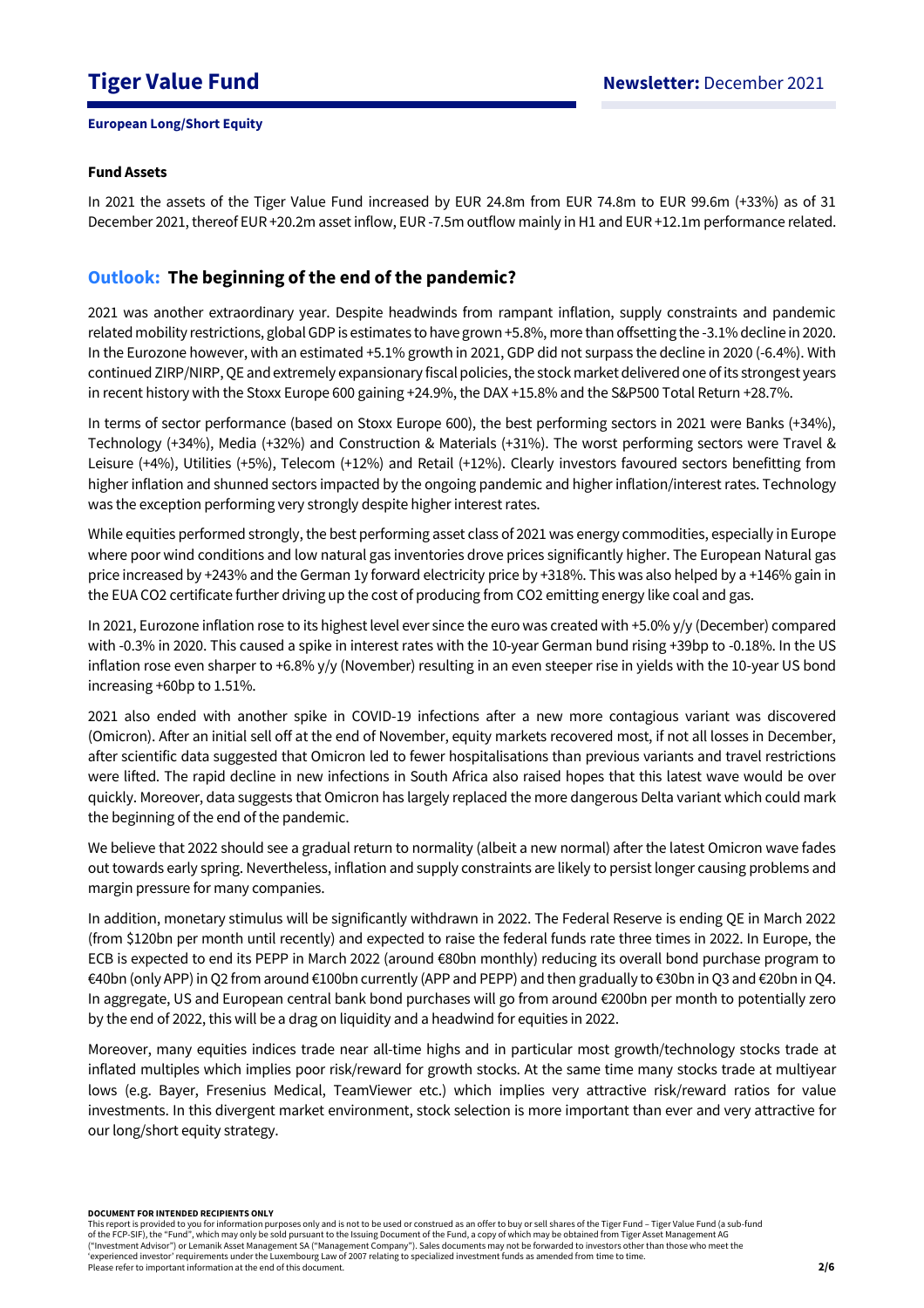We have positioned the TVF to benefit from this challenging environment. Our top long positions for 2022 include Bayer (pharma & agrochemicals; glyphosate legal issues nearly solved; significant price increases in agrochemicals; strong Q4 and Q1; undemanding valuation with > 10% FCF yield and 7x PER 22), TeamViewer (remotely access software; strong Q4; 15% growth and 8% FCF yield), Salzgitter (profits from rising steel volumes; trades on significant discount to its sum of the parts valuation), Zeal Network (#1 German online lottery broker with strong profitable growth; instant win games will accelerate growth), Ceconomy (retailer with significant operating leverage and profit growth), Metro (food wholesaler with strong recovery post COVID), Multitude (Fintech with significant profit growth) and König & Bauer (printing machinery; strong order book and pipeline; 6x PER 23). The top picks which we haven't discussed yet will be highlighted in our next newsletters.

We look forward to another exciting investment year with good risk-adjusted returns in 2022.

**Tiger Value Fund Team,** 

7 th January 2022

#### **DOCUMENT FOR INTENDED RECIPIENTS ONLY**

This report is provided to you for information purposes only and is not to be used or construed as an offer to buy or sell shares of the Tiger Fund – Tiger Value Fund (a sub-fund<br>of the FCP-SIF), the "Fund", which may only ("Investment Advisor") or Lemanik Asset Management SA ("Management Company"). Sales documents may not be forwarded to investors other than those who meet the 'experienced investor' requirements under the Luxembourg Law of 2007 relating to specialized investment funds as amended from time to time. Please refer to important information at the end of this document.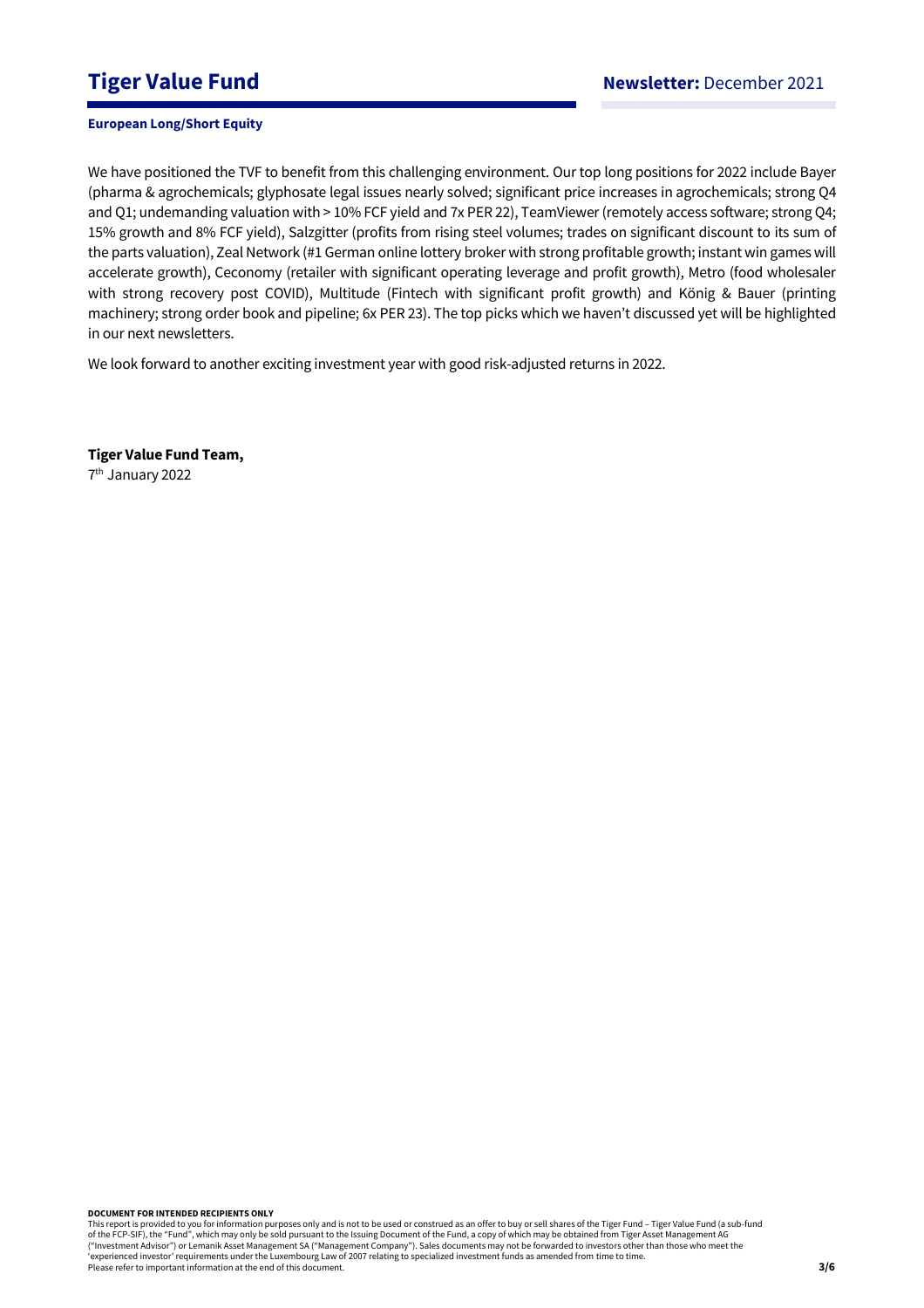# **Monthly Net Return**

| <b>Share Class A</b> | Jan      | Feb      | Mar      | Apr            | May      | Jun      | Jul      | Aug      | Sep                      | <b>Oct</b> | Nov      | Dec      | Year                                                         |
|----------------------|----------|----------|----------|----------------|----------|----------|----------|----------|--------------------------|------------|----------|----------|--------------------------------------------------------------|
| 2021                 | 2.28%    | 2.24%    | 1.62%    | 0.42%          | 0.97%    | 0.55%    | 1.19%    | $-0.13%$ | 2.76%                    | 1.69%      | $-0.74%$ |          | 0.14% (Year-to-Date) 13.71%                                  |
| 2020                 | 2.02%    | $-4.01%$ | $-6.80%$ | 7.77%          | 2.84%    | 7.79%    | 1.31%    | 2.69%    | 0.76%                    | $-3.66%$   | 7.84%    | 6.85%    | 26.90%                                                       |
| 2019                 | 4.37%    | 0.23%    | $-0.91%$ | 1.44%          | $-4.53%$ | 1.09%    | 2.81%    | 1.72%    | 0.49%                    | 1.98%      | 3.69%    | 2.92%    | 16.05%                                                       |
| 2018                 | 0.02%    | $-0.11%$ | $-2.45%$ | 0.09%          | $-0.17%$ | $-3.99%$ | 2.20%    | $-2.14%$ | $-1.58%$                 | $-3.14%$   | $-2.73%$ | $-7.43%$ | $-19.73%$                                                    |
| 2017                 | 1.96%    | 1.31%    | 3.33%    | 0.22%          | 2.12%    | 0.97%    | $-1.07%$ | $-1.23%$ | $-0.77%$                 | 0.45%      | 0.39%    | 0.41%    | 8.30%                                                        |
| 2016                 | $-3.91%$ | 0.21%    | 4.43%    | 1.40%          | $-0.99%$ | $-1.85%$ | 0.91%    | 1.05%    | 0.41%                    | 0.22%      | 0.15%    | 2.70%    | 4.58%                                                        |
| 2015                 | 2.07%    | 3.13%    | 4.23%    | 0.99%          | 1.54%    | $-1.60%$ | 1.41%    | $-1.20%$ | $-2.10%$                 | 3.89%      | 1.45%    | 1.60%    | 16.29%                                                       |
| 2014                 | 1.88%    | 2.56%    | 0.63%    | 2.61%          | 0.63%    | $-0.34%$ | $-2.19%$ | $-0.42%$ | $-1.20%$                 | $-1.32%$   | 1.83%    | 1.14%    | 5.82%                                                        |
| 2013                 | 3.57%    | 1.49%    | $-0.66%$ | 0.24%          | 2.70%    | $-0.67%$ | 0.95%    | 0.07%    | 3.00%                    | 2.66%      | 1.14%    | $-0.54%$ | 14.73%                                                       |
| 2012                 | 4.48%    | 1.51%    | 1.35%    | $-1.68%$       | $-1.05%$ | $-0.37%$ | $-0.59%$ | 0.69%    | 1.85%                    | 0.57%      | $-0.53%$ | 1.44%    | 7.79%                                                        |
| 2011                 | 3.43%    | $-0.21%$ | 1.47%    | 2.14%          | 0.25%    | $-0.81%$ | $-1.32%$ | $-3.41%$ | 0.45%                    | $-1.72%$   | $-2.24%$ | 0.86%    | $-1.31%$                                                     |
| 2010                 | 0.50%    | 0.06%    | 2.22%    | $-0.32%$       | $-3.08%$ | 2.04%    | 0.05%    | 0.58%    | 3.25%                    | 1.62%      | 0.18%    | $-0.41%$ | 6.75%                                                        |
| 2009                 | 0.56%    | 1.73%    | 0.46%    | 2.87%          | 3.60%    | 5.51%    | 1.21%    | 4.35%    | 1.05%                    | 0.62%      | 1.26%    | $-1.29%$ | 24.04%                                                       |
| 2008                 |          |          |          | $\overline{a}$ |          |          |          | ÷,       | ł,                       |            |          | 0.003%   | 0.003%                                                       |
|                      |          |          |          |                |          |          |          |          |                          |            |          |          | 8.84%<br>(Share Class A % Annualised Return Since Inception) |
| <b>Share Class B</b> | Jan      | Feb      | Mar      | Apr            | May      | Jun      | Jul      | Aug      | Sep                      | Oct        | Nov      | Dec      | Year                                                         |
| 2021                 | 2.46%    | 2.43%    | 1.81%    | 0.48%          | 1.07%    | 0.62%    | 1.30%    | $-0.10%$ | 2.98%                    | 1.83%      | $-0.75%$ |          | 0.18% (Year-to-Date) 15.18%                                  |
| 2020                 | 2.06%    | $-3.97%$ | $-6.76%$ | 7.81%          | 2.89%    | 7.64%    | 1.36%    | 2.90%    | 0.84%                    | $-3.62%$   | 8.13%    | 7.31%    | 28.35%                                                       |
| 2019                 | 4.41%    | 0.26%    | $-0.87%$ | 1.48%          | $-4.49%$ | 1.13%    | 2.86%    | 1.76%    | 0.53%                    | 2.03%      | 3.73%    | 2.96%    | 16.64%                                                       |
| 2018                 | 0.07%    | $-0.07%$ | $-2.41%$ | 0.13%          | $-0.13%$ | $-3.95%$ | 2.25%    | $-2.10%$ | $-1.54%$                 | $-3.09%$   | $-2.69%$ | $-7.40%$ | $-19.33%$                                                    |
| 2017                 | 2.13%    | 1.43%    | 3.58%    | 0.27%          | 2.30%    | 1.07%    | $-1.03%$ | $-1.19%$ | $-0.73%$                 | 0.50%      | 0.43%    | 0.45%    | 9.47%                                                        |
| 2016                 | $-3.87%$ | 0.26%    | 4.49%    | 1.52%          | $-1.01%$ | $-1.84%$ | 0.95%    | 1.10%    | 0.46%                    | 0.27%      | 0.20%    | 2.91%    | 5.30%                                                        |
| 2015                 | 2.09%    | 3.33%    | 4.55%    | 1.09%          | 1.69%    | $-1.68%$ | 1.53%    | $-1.24%$ | $-2.06%$                 | 4.03%      | 1.58%    | 1.74%    | 17.69%                                                       |
| 2014                 | 2.04%    | 2.75%    | 0.71%    | 2.81%          | 0.70%    | $-0.32%$ | $-2.15%$ | $-0.37%$ | $-1.16%$                 | $-1.28%$   | 1.87%    | 1.19%    | 6.84%                                                        |
| 2013                 | 3.78%    | 1.62%    | $-0.67%$ | 0.30%          | 2.91%    | $-0.69%$ | 1.05%    | 0.11%    | 3.23%                    | 2.87%      | 1.24%    | $-0.53%$ | 16.15%                                                       |
| 2012                 | 4.52%    | 1.55%    | 1.39%    | $-1.64%$       | $-1.01%$ | $-0.33%$ | $-0.54%$ | 0.73%    | 1.89%                    | 0.61%      | $-0.49%$ | 1.40%    | 8.23%                                                        |
| 2011                 | 3.62%    | $-0.18%$ | 1.56%    | 2.27%          | 0.21%    | $-0.71%$ | $-1.28%$ | $-3.37%$ | 0.49%                    | $-1.68%$   | $-2.20%$ | 0.90%    | $-0.59%$                                                     |
| 2010                 | 0.57%    | 0.10%    | 2.40%    | $-0.28%$       | $-3.04%$ | 2.08%    | 0.05%    | 0.62%    | 3.32%                    | 1.80%      | 0.19%    | $-0.36%$ | 7.57%                                                        |
| 2009                 | 0.62%    | 1.87%    | 0.52%    | 3.25%          | 3.90%    | 5.95%    | 1.34%    | 4.62%    | 1.08%                    | 0.70%      | 1.38%    | $-1.26%$ | 26.51%                                                       |
| 2008                 |          |          | ł,       | ÷,             | ÷,       |          |          |          | $\overline{\phantom{a}}$ | ÷,         |          | 0.02%    | 0.02%                                                        |
|                      |          |          |          |                |          |          |          |          |                          |            |          |          | 9.88%<br>(Share Class B% Annualised Return Since Inception)  |
| <b>Share Class U</b> | Jan      | Feb      | Mar      | Apr            | May      | Jun      | Jul      | Aug      | Sep                      | Oct        | Nov      | Dec      | Year                                                         |
| 2021                 | 2.40%    | 2.33%    | 1.67%    | 0.50%          | 1.02%    | 0.58%    | 1.25%    | $-0.12%$ | 2.80%                    | 1.73%      | $-0.75%$ |          | 0.22% (Year-to-Date) 14.44%                                  |
| 2020                 | 2.19%    | $-3.87%$ | $-6.46%$ | 7.87%          | 2.95%    | 6.27%    | 1.41%    | 2.77%    | 0.81%                    | $-3.54%$   | 7.85%    | 7.39%    | 27.29%                                                       |
| 2019                 | 4.34%    | 0.43%    | $-0.65%$ | 1.69%          | $-4.27%$ | 1.31%    | 3.06%    | 2.07%    | 0.73%                    | 2.27%      | 3.38%    | 3.18%    | 18.68%                                                       |
| 2018                 | 0.24%    | $-0.04%$ | $-2.21%$ | 0.24%          | 0.20%    | $-3.78%$ | 2.41%    | $-1.91%$ | $-1.23%$                 | $-2.86%$   | $-2.44%$ | $-7.22%$ | $-17.39%$                                                    |
| 2017                 |          |          |          |                |          |          | ÷,       | $-0.99%$ | $-0.91%$                 | 0.62%      | 0.67%    | 0.60%    | $-0.02%$                                                     |

**8.24% (Share Class U % Annualised Return Since Inception)**

**DOCUMENT FOR INTENDED RECIPIENTS ONLY**

This report is provided to you for information purposes only and is not to be used or construed as an offer to buy or sell shares of the Tiger Fund – Tiger Value Fund (a sub-fund<br>of the FCP-SIF), the "Fund", which may only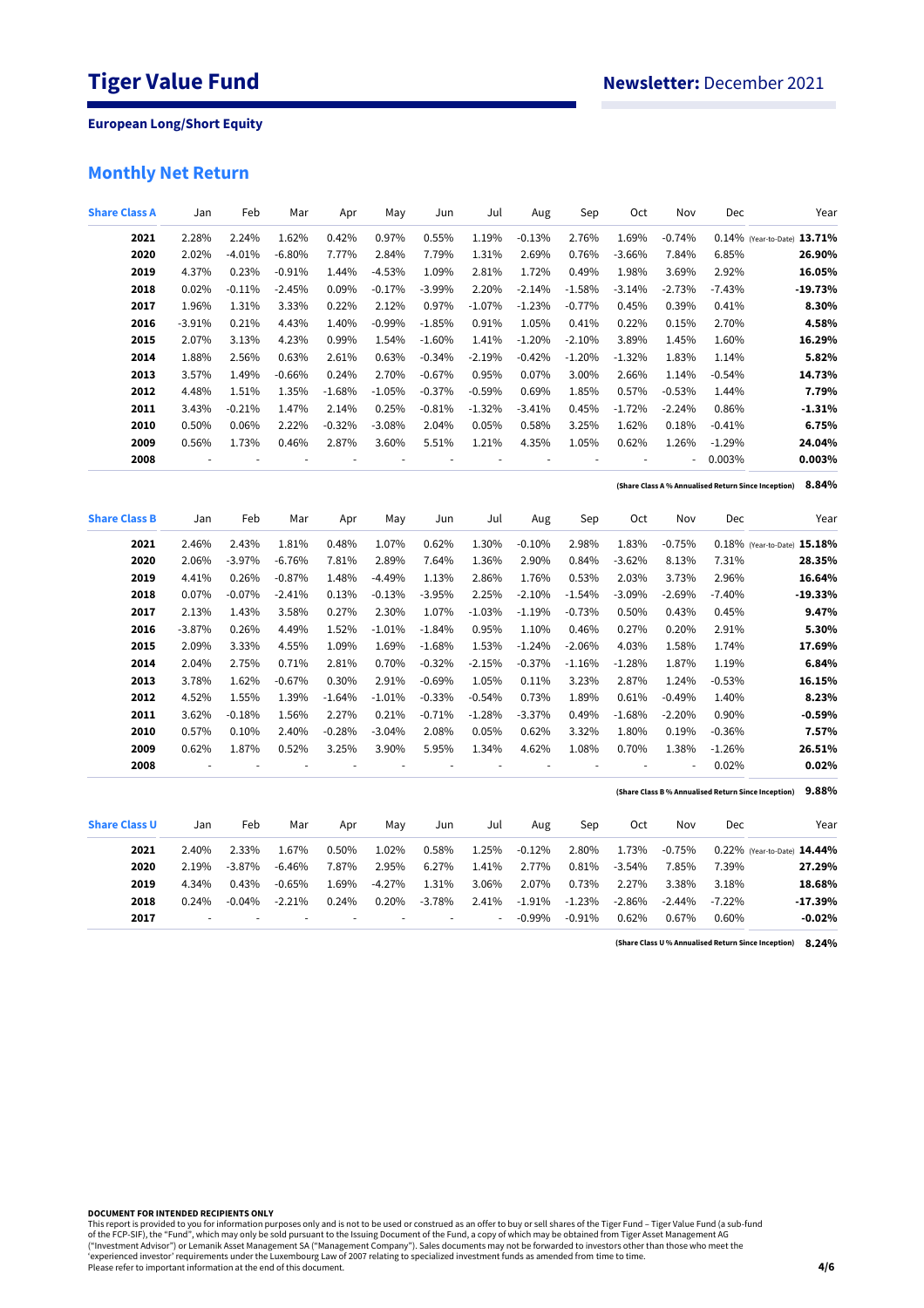# **Share Classes and Performance**

| <b>Share Class</b>                                                        | <b>Class A</b>                                                           | <b>Class B</b>                                                    | <b>Class U</b>                                                    | <b>Class V</b>                          |
|---------------------------------------------------------------------------|--------------------------------------------------------------------------|-------------------------------------------------------------------|-------------------------------------------------------------------|-----------------------------------------|
| <b>Investment Minimum</b>                                                 | € 125,000                                                                | € 5,000,000                                                       | US\$ 125,000                                                      | € 2,500,000                             |
| <b>Management Fee</b>                                                     | 2.00%                                                                    | 1.50%                                                             | 2.00%                                                             | 1.50%                                   |
| <b>Performance Fee</b>                                                    | 20%                                                                      | 15%                                                               | 20%                                                               | 20%                                     |
| Redemption                                                                | Monthly*                                                                 | 6 months                                                          | Monthly*                                                          | 3 months                                |
| <b>Subscription</b>                                                       | Monthly                                                                  | Monthly                                                           | Monthly                                                           | Monthly                                 |
| <b>Income Treatment</b>                                                   | Accumulation                                                             | Accumulation                                                      | Accumulation                                                      | Distribution                            |
| Date of Inception                                                         | Dec 2008                                                                 | Dec 2008                                                          | Aug 2017                                                          | <b>TBA</b>                              |
| <b>ISIN</b><br><b>Bloomberg</b><br><b>NAV</b><br><b>Performance (net)</b> | LU0400329677<br><b>TIGERAA LX EQUITY</b><br>€ 3,027.92<br><b>Class A</b> | LU0400329750<br>TIGERAB LX EQUITY<br>€ 3,430.32<br><b>Class B</b> | LU1647855136<br>TIGERVU LX EQUITY<br>\$1,427.77<br><b>Class U</b> | LU1740273310<br><b>TBA</b><br>€1,236.24 |
| December 2021                                                             | $+0.14%$                                                                 | $+0.18%$                                                          | $+0.22%$                                                          |                                         |
| <b>Year to Date</b>                                                       | $+13.71%$                                                                | $+15.18%$                                                         | $+14.44%$                                                         |                                         |
| Since inception                                                           | $+202.79%$                                                               | $+243.03%$                                                        | +42.78%                                                           |                                         |
| <b>Annualised</b>                                                         | $+8.84%$                                                                 | +9.88%                                                            | $+8.24%$                                                          |                                         |
| <b>Sharpe Ratio</b>                                                       | 1.14x                                                                    | 1.25x                                                             | <b>NM</b>                                                         |                                         |
| Volatility (p.a.)                                                         | 8.2%                                                                     | 8.4%                                                              | <b>NM</b>                                                         |                                         |
| <b>Beta</b>                                                               | 0.22                                                                     | 0.22                                                              | <b>NM</b>                                                         |                                         |

\* The redemption notice has to be faxed to the Administrator five business days prior to month end (cut-off 5pm CET). Please see the offering document for further information.<br>Sources: Fund data by European Fund Administra

# **Fund Information**

| <b>Base Currency</b>  | EUR                                |
|-----------------------|------------------------------------|
| <b>Fund Domicile</b>  | Luxembourg                         |
| <b>Fund Structure</b> | Open-ended multi-class             |
| Legal Entity          | <b>FCP-SIF</b>                     |
| Style Mandate         | Long/Short Equity and Active Value |
| Hurdle Rate           | None                               |
| High Water Mark       | Yes                                |
|                       |                                    |

# **Service Providers**

| <b>Management Company/</b><br><b>AIFM</b> | Lemanik Asset Management SA  |
|-------------------------------------------|------------------------------|
| <b>Investment Advisor</b>                 | Tiger Asset Management AG    |
| <b>Prime Broker</b>                       | <b>SEBAB</b>                 |
| Custodian                                 | <b>SEB SA</b>                |
| Administrator                             | European Fund Administration |
| <b>Auditor</b>                            | PricewaterhouseCoopers       |
| <b>Legal Advisor</b>                      | Linklaters LLP               |

**Management AG Fund Administration SA houseCoopers**<br>LLP



#### **DOCUMENT FOR INTENDED RECIPIENTS ONLY**

This report is provided to you for information purposes only and is not to be used or construed as an offer to buy or sell shares of the Tiger Fund – Tiger Value Fund (a sub-fund<br>of the FCP-SIF), the "Fund", which may only